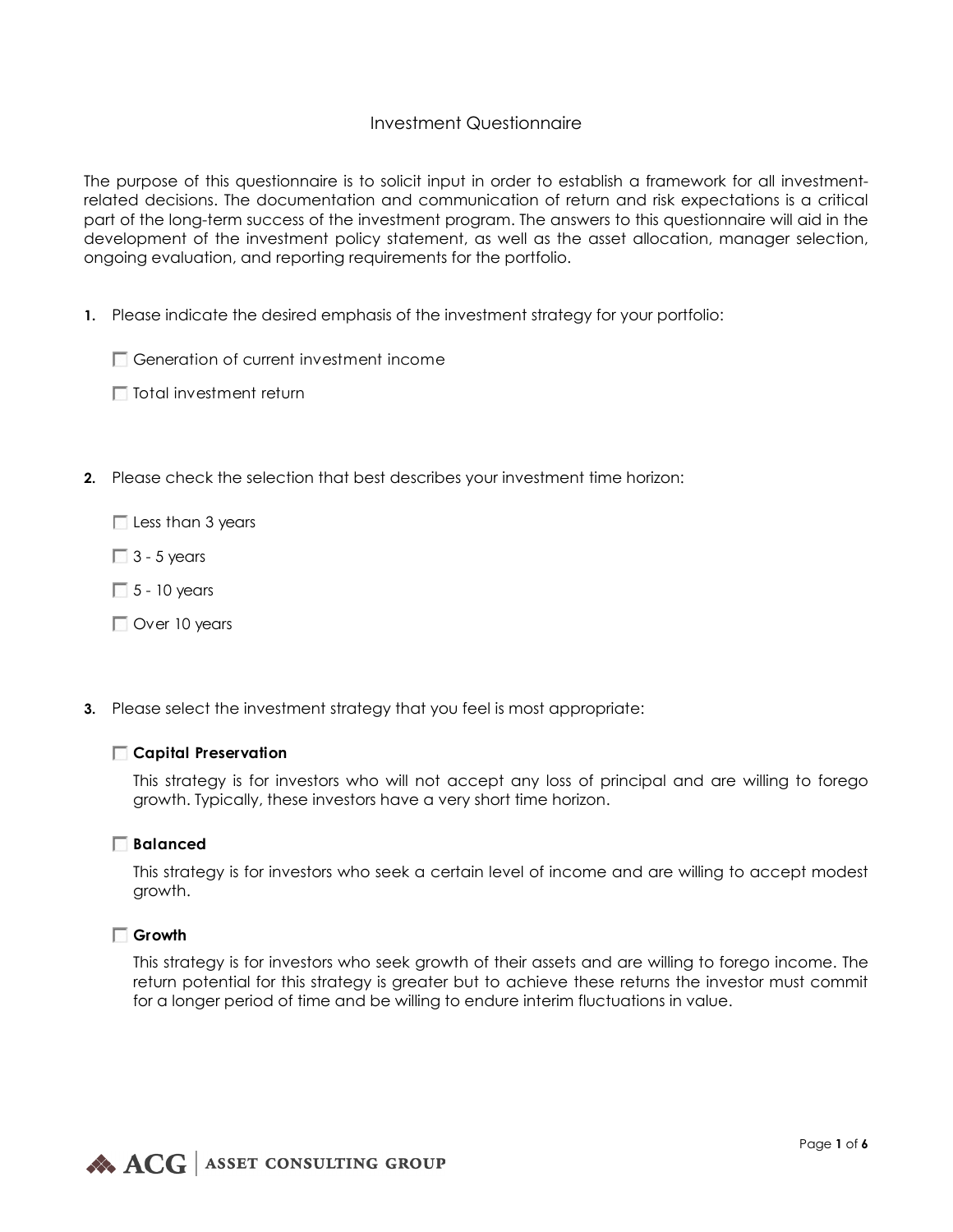**4.** Please identify the objective below that most closely matches your primary objective by marking a number '1' next to it. Secondary objectives, if any, should be ranked starting with the number '2', then '3', etc. There is no need to rank every objective; only the objectives that are important to you.

| Rank | <b>Objective</b>                                |
|------|-------------------------------------------------|
|      | Liquidity                                       |
|      | Preservation of Capital                         |
|      | Preservation of Purchasing Power                |
|      | Preservation of Purchasing Power after Spending |
|      | Generation of Income                            |
|      | Growth in Assets                                |

**5.** On the following scale please indicate your tolerance for risk.

|           | Low Risk                                                                          | <b>Moderate Risk</b> |                                                                               |  |  | <b>High Risk</b>  |                                                                                            |    |
|-----------|-----------------------------------------------------------------------------------|----------------------|-------------------------------------------------------------------------------|--|--|-------------------|--------------------------------------------------------------------------------------------|----|
|           |                                                                                   | 4                    |                                                                               |  |  |                   |                                                                                            | 10 |
| possible. | Preservation of capital while<br>minimizing losses and<br>fluctuations as much as | some risk.           | A balanced investment mix of moderate<br>growth and income with tolerance for |  |  | and fluctuations. | Maximize growth of assets with<br>corresponding increased<br>tolerance for additional risk |    |

- **6.** Which of the following most closely reflects your definition of risk?
	- $\Box$  The probability of losing money over any time period.
	- $\Box$  The probability of losing money over the investment horizon.
	- $\Box$  The probability of not maintaining purchasing power over the investment horizon.
	- $\Box$  The probability of not meeting the portfolio's objectives.
	- $\Box$  The probability of not meeting the portfolio's cash flow requirements.
	- $\Box$  The probability that the investment returns fail to meet or exceed a specified market index.
	- $\Box$  The probability that the investment returns fluctuate significantly.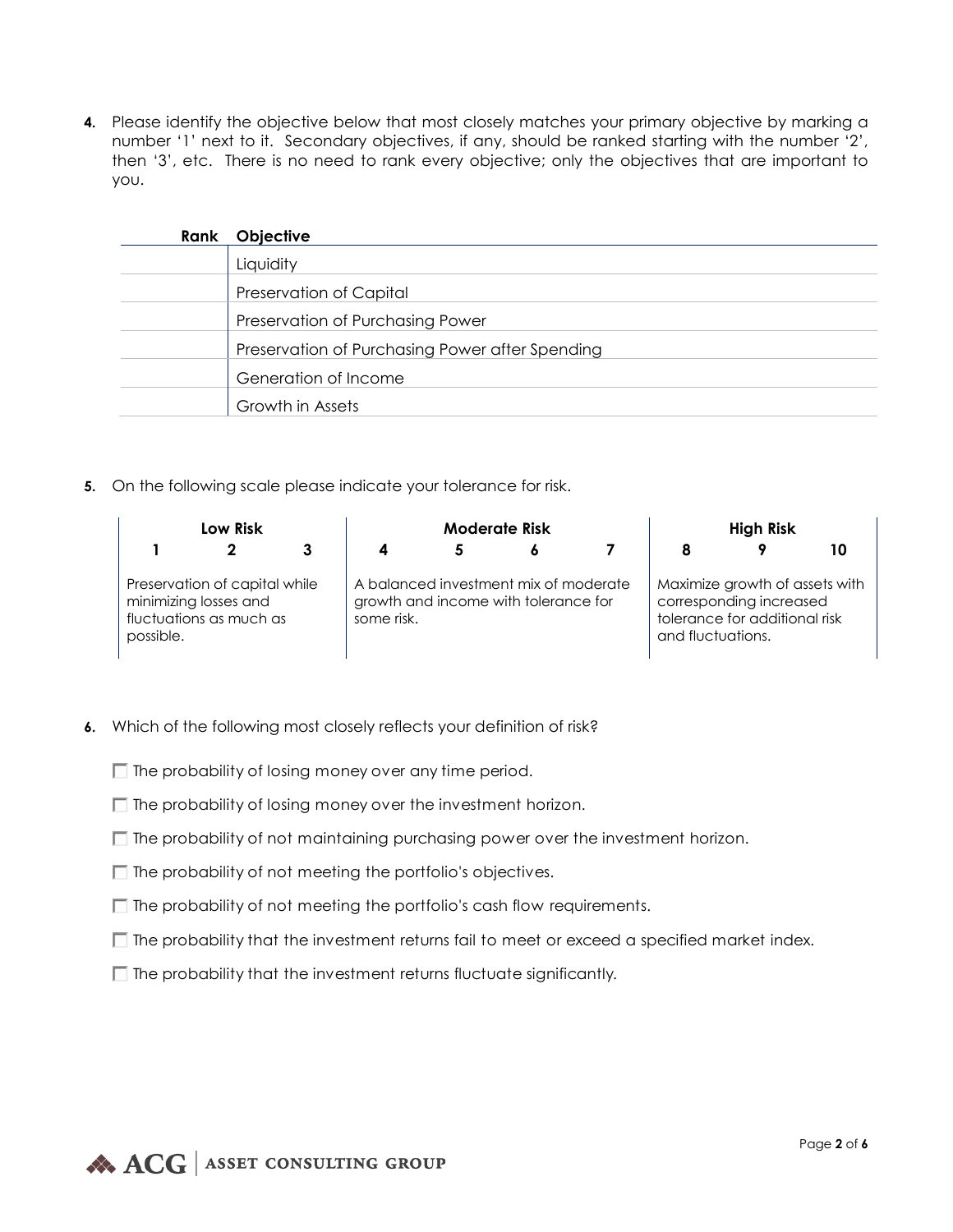- **7.** What is the greatest loss you could tolerate over any single twelve-month period?
	- 0% to -5%
	- $\Box$  -5% to -10%
	- $\Box$ -10% to -20%
	- More than -20%
- **8.** Would you define your tolerance for risk in terms other than percentage of assets lost, such as the amount of money you could accept losing over a specific time frame? Is there a base level of wealth below which you cannot accept further losses? If so, please explain.

**9.** If a particular investment in this portfolio declined by 20% in value and nothing changed fundamentally with regard to this investment, what would you be most likely to do (check one):

 $\Box$  Sell

 $\Box$  Hold

- Buy More
- **10.** What action was taken in 2008 when the S&P 500 declined 37%?
	- **Bought More**
	- $\Box$  Sold part of the investment
	- $\Box$  Sold all of the investment
	- $\Box$  Held the investment

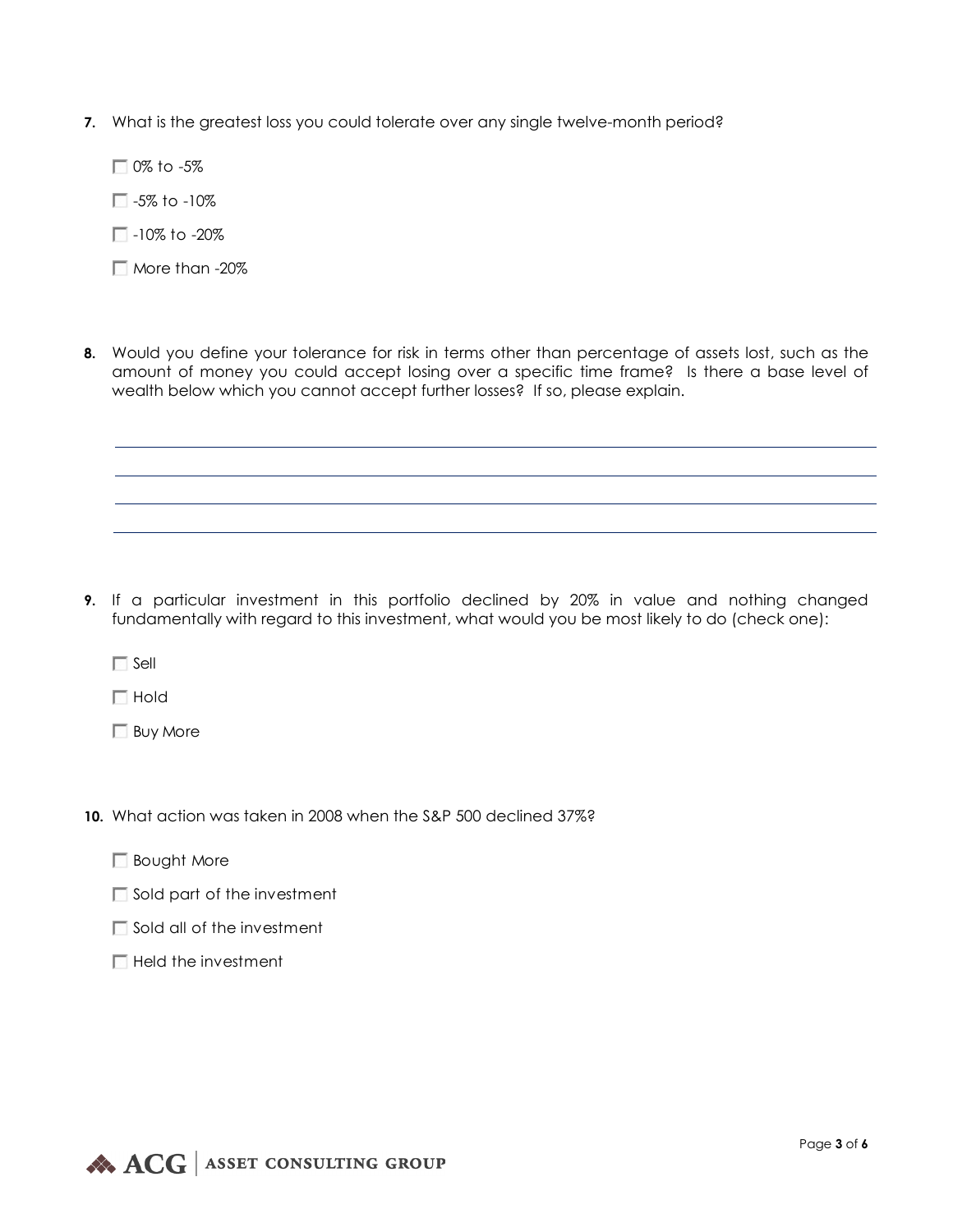**11.** What impact did the events of 2008 have on your risk tolerance?

| 12. Are there any asset classes or strategies that you are not comfortable with and/or that you would<br>like to learn more about? |
|------------------------------------------------------------------------------------------------------------------------------------|
|                                                                                                                                    |

**13.** Are there any other significant holdings (real estate, art, etc.) that we should consider as we develop your investment strategy?

**14.** What would you consider to be reasonable objective(s) for your investment portfolio? (Objectives can be stated in terms of return and/or other quantifiable or non-quantifiable measures.)

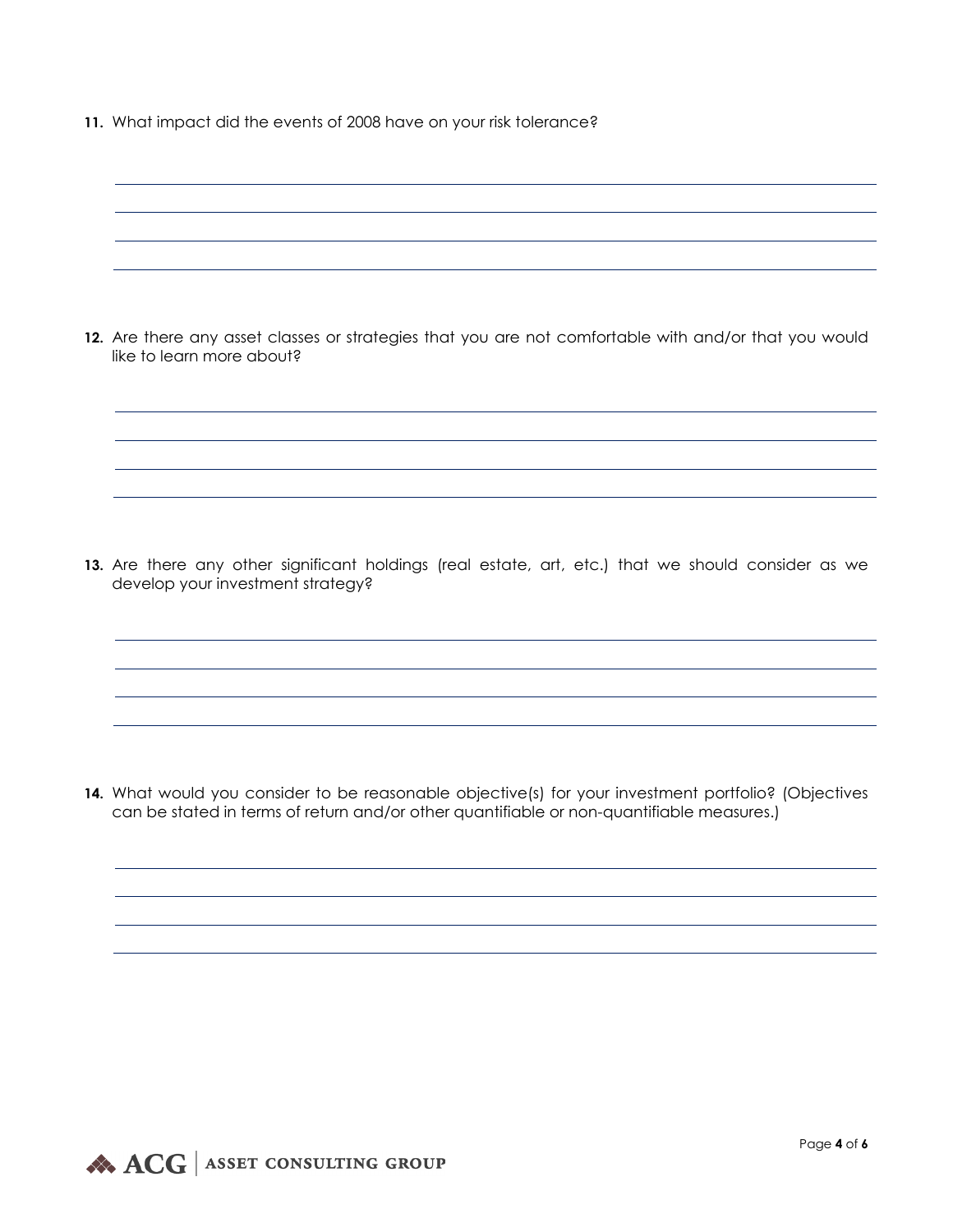**15.** Over what time period do you feel it is reasonable to measure the success of achieving these objectives?

**16.** What do you feel is a fair amount of time to stay with an investment manager who is falling short of the goals given him or her?

**17.** What do you think are the most pressing issues for the investment portfolio? (Please rank in order of importance with 1 being the highest ranking)

| Rank | Category                                         |
|------|--------------------------------------------------|
|      | Overall Investment Philosophy/Policy             |
|      | <b>Asset Allocation Mix</b>                      |
|      | Appropriateness of Current Investment Strategies |
|      | Appropriateness of Current Investment Managers   |
|      | Risk Management and Measurement                  |
|      | Ability to Meet Spending Needs                   |
|      | Other:                                           |

18. What are your greatest concerns about the portfolio's ability to meet its investment objectives going forward?